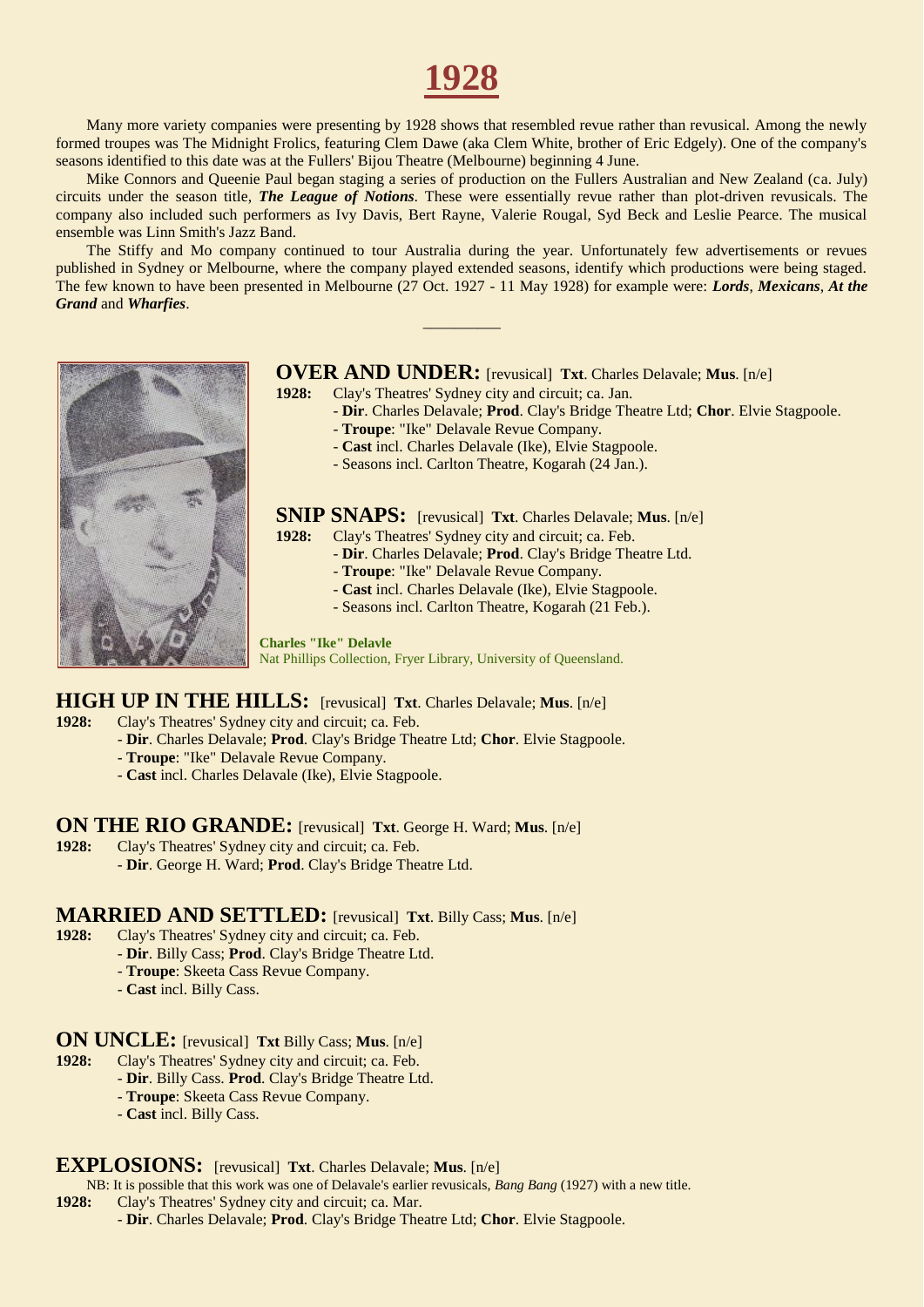- **Troupe**: "Ike" Delavale Revue Company.
- **Cast** incl. Charles Delavale (Ike), Elvie Stagpoole.
- Seasons incl. Carlton Theatre, Kogarah (20 Mar.).
- This was Ike Delavale's final production for Clay's Bridge Theatre Company.

### **GREAT SCOTT:** [musical comedy] **Lib**. Vic Roberts; **Mus**. [n/e]

The *Brisbane Courier* records: A delightful pot-pourri of melody and mirth is how one might appropriately describe the current programme at Cremorne... It is of an entirely different character to the dishes that have been placed before patrons for some time past, the author-producer, Mr Victor Roberts, striking a new and original note, and devoting the whole of the two and a half hours entertainment to the presentation of a musical comedy revue, entitled Great Scott, but which might well be named "You Never Know." There is a strong plot running through the show, and although numerous deviations from the subject matter are made for the purpose of introducing musical numbers, both gay and grave ("Cremorne," 18).

*Brisbane Courier* 24 May (1928), 2.



The storyline revolves around Phil Granger, a heavy punter, and his wife Gladys. Before their marriage Phil promised to give up gambling on horses, with the arrangement being that should he fall by the wayside she will leave him forever. Phil can't resist the urge to have a flutter and this leads to him losing heavily. He becomes so depressed that he enters into a contract with a chance acquaintance, Jake, to escape from his earthly worries for the sum of £10. Jake agrees to wait until his client gives him the word before he kills him. However, soon after the contract has been made Phil discovers that a distant relative has died and left him a fortune. He tries to break the contract but Jake is somewhat unreasonable and Phil finds himself (with the aid of his best mate Abe), having to dodge both his suspisious wife and Jake and his gang of criminals.

**1928:** Cremorne Theatre, Brisbane; 24-30 Mar.

- **Prod**. John N. McCallum; **Dir**. Vic Roberts; **M Dir**. Bill Butland.
- **Cast** incl. George Moon Snr (Phil Granger), Bert Le Blanc (Abe Cohen), Linda Foy (Gladys Granger), Dan Morris (Jake), Nellie Lafferty (Alice), George Moon Jnr (Joe), Vic Roberts (the lawyer), George Brown (Dr Wattle), Paul Daly (Frank Howard), Doreen Carroll (fortune teller), Lilian Gray (Mary).

"**[Cremorne](http://trove.nla.gov.au/ndp/del/article/21236402)**." *Brisbane Courier* 26 Mar. (1928), 18. "*Great Scott***[! Cremorne Show Musical Comedy Revue](http://trove.nla.gov.au/ndp/del/article/98226319)**." *Sunday Mail* (Brisbane) 25 Mar. (1928), 11.

|                                    |                                                         | NEW BIJOU THEATRE.                                                                                            |
|------------------------------------|---------------------------------------------------------|---------------------------------------------------------------------------------------------------------------|
| Direction                          |                                                         | Fullers Theatres Ltd.                                                                                         |
|                                    |                                                         |                                                                                                               |
|                                    |                                                         |                                                                                                               |
|                                    |                                                         | The OPENING WEEK of the Popular Comediat.                                                                     |
|                                    | <b>GROBUE STOREY</b>                                    |                                                                                                               |
|                                    | And                                                     |                                                                                                               |
|                                    |                                                         | HIS "STORYETTES" REVUE COMPANY.<br>HIS STORYETTES" REVUE COMPANY<br>In a Musical and Comedy Revue,            |
|                                    | "A WILD NIGHT."                                         |                                                                                                               |
|                                    | WILD NIGHT.<br>$\Lambda^{\prime\prime}$<br>$\mathbf{A}$ |                                                                                                               |
|                                    |                                                         | Music, Hilarious Comedy, Gorgeous Scenery.<br>And Frocking and Datoty Girls, a<br>Real Festival of Enjoyment. |
| "STORYETTES."                      |                                                         |                                                                                                               |
| "STORYETTES.<br>"STORYETTES."      |                                                         | <b>GEORGE STOREY</b>                                                                                          |
| "STORYETTES."<br>"STORYETTES.      | S.                                                      | Is a Comedian and Produces                                                                                    |
| "STORYETTER"                       |                                                         |                                                                                                               |
| "STORYETTES."<br>"STORYETTES."     |                                                         | of Mony Years' Standing to<br>Australia, and in presenting<br>his company he will introduce                   |
| "STORYETTES."<br>"STORYETTES."     |                                                         | novelties which are in vogue in<br>Europe to-day, and the man-                                                |
| "STORYETTES."                      |                                                         | agement is confident that the<br>Revues will be most favourably                                               |
| "STORYETTEN"<br>"NTORYETTER."      |                                                         | received by litten patrons.                                                                                   |
| "STORYETTEX"<br>"NIORYKTTES."      |                                                         |                                                                                                               |
| "STORYETTES."                      | --                                                      |                                                                                                               |
| "STORYFTYS.<br>"STORYETTES.        | s.                                                      | The company includes that<br>fine clearacter urtor and                                                        |
| <b>STORYETTES</b><br>"STORYETTES." |                                                         | Comedian, ROBERT ROBERTS                                                                                      |
| "STORYETTES."                      |                                                         | that in Melbourne with his                                                                                    |
| "STORYETTE-<br>"STORYETTES"        |                                                         | JACK MORRISON, the notable                                                                                    |
| "STORYETTES."                      |                                                         | musical comedy natist from                                                                                    |
| "STORYETTES."<br>"STORYETTES."     |                                                         | Theatre: AHTHUR ALDRIDGE                                                                                      |
| "STORYETTES."                      |                                                         | (the delightful tenor, clways a                                                                               |
| "STORYETTES."<br>"*TONYETTES."     | <b>MAY</b>                                              | NER, ARLINE PATTERSON.                                                                                        |
| "STORYKTTES."                      |                                                         | NELL PLEMING, VERNON                                                                                          |
| "STORYETTES."                      | a.                                                      | SELLARS, PHYLLIS WISKEN.<br>and others, including slee the                                                    |
| "STORYETTES.<br>"STORYETTES."      |                                                         | "STORVETTE" BALLET.                                                                                           |

**A WILD NIGHT:** [revusical] **Txt**. George Storey; **Mus**. [n/e]

**1928:** Bijou Theatre, Melbourne; 12-18 May

- **Dir**. George Storey; **Prod**. Fullers' Theatres Ltd.
- **Troupe**: Storeyettes Revue Company.
- **Cast** incl. Robert Roberts, Arthur Aldridge, Nell Fleming, Phyllis Whisken, Jack Morrison, Dulcie Milner, Patsy Hall, Vernon Sellars, Airline Patterson, May Webster.

**ORANGE PIPS:** [revusical] **Txt**. George Storey; **Mus**. [n/e]

- **1928:** Bijou Theatre, Melbourne; 19-25 May
	- **Dir**. George Storey; **Prod**. Fullers' Theatres Ltd.
	- **Troupe**: Storeyettes Revue Company.
	- **Cast** incl. Robert Roberts, Arthur Aldridge, Nell Fleming, Phyllis Whisken, Jack Morrison, Dulcie Milner, Patsy Hall, Vernon Sellars, Airline Patterson, May Webster.

#### **PLEASE GET MARRIED:** [musical comedy] **Txt**. Lewis Allen Browne; **Add Txt/Lyr**. Frank Neil; **Mus/Lyr**. Jack O'Hagen

Director Frank Neil is believed to have adapted portions of the original text (as well as contributing some lyrics) from this three act musical farce by New Yorker Allen Lewis Browne, while the musical score (and lyrics) were written and composed by Australian Jack O'Hagen. The *Age* critic records that despite containing questionable dialogue and embarrassing situations the comedy was "good." Even better, however,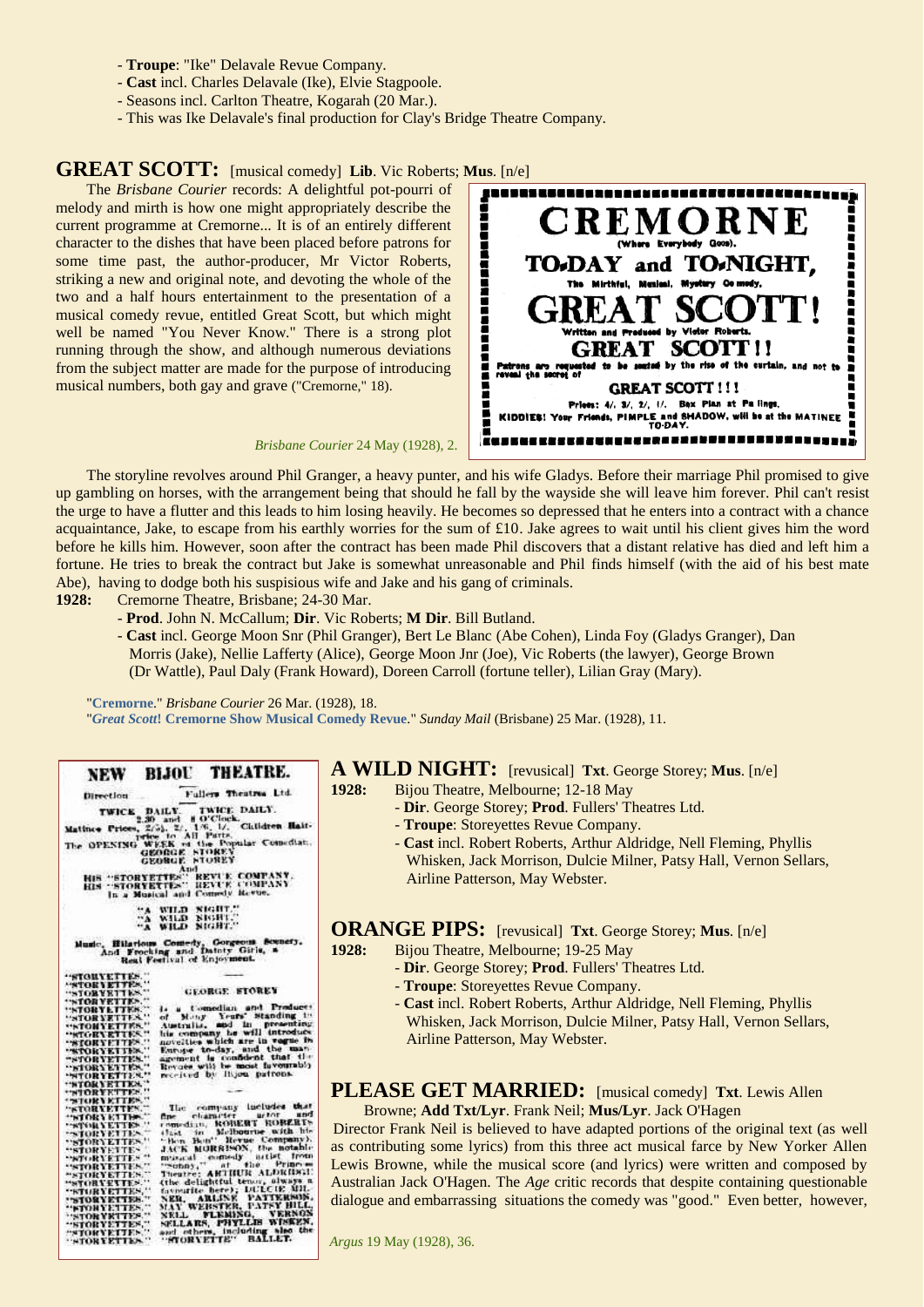were O'Hagen's musical numbers which the critic indicates were "tuneful" and "entertaining" ("*Please*," 14). Indeed, the composer was brought before the audience at the completion of the play's opening night and warmly applauded for his efforts. The story concerns the love making of Muriel Ashley and Ferdinand Oliver Walter who are ultimately married at the hands of a crook. **1928:** Palace Theatre, Melbourne; 9 June -

- **Dir**. Frank Neil.
- **Troupe**: Frank Neil's Comedians.
- **Cast** incl. Frank Neil (Ferdinand), Mary Gannon (Muriel), Betty Bright, Lily Molloy.
- There is some confusion over how long the season lasted. Although an advertisement in the *Age* (11 June) indicates that matinees are set to be held on the forthcoming Wednesday and Saturday, no more advertisements were published after the  $11<sup>th</sup>$ , nor was there any further mention in the Amusements section of the paper.
- **1928:** His Majesty's Theatre, Perth; 15 Sept.
	- Cast and production mostly as for previous Melbourne season.

"**Palace Theatre:** *[Please Get Married](http://trove.nla.gov.au/ndp/del/article/3933157)* **- Farce with Music**." *Argus* 11 June (1928), 11. "*[Please Get Married](http://trove.nla.gov.au/ndp/del/page/18866616)*." *Age* 11 June (1928), 14.

#### **THE DINKUM OIL:** [revusical] **Txt** Con Moreni; **Mus**. [n/e]

- **1928:** Clay's Theatres' Sydney city and circuit; ca. June
	- **Dir**. Con Moreni; **Prod**. Clay's Bridge Theatre Ltd.
	- **Troupe**: Con Moreni's "Ideals" Revue Company.
	- **Cast** incl. Con Moreni, Harry Moreni.

# **MERRY WHIRL:** [revusical ] **Txt**. Eric Masters; **Mus.** [n/e] **1928:** Bijou Theatre. Melbourne: 7 July -

- **1928:** Bijou Theatre, Melbourne; 7 July
	- **Dir**. Eric Masters; **Prod**. Fullers' Theatres Ltd.
	- **Troupe**: Eric Masters Revue Company.
	- **Cast** incl. Eric Masters, Stud Foley, Nell Fleming, Al Maurice, William Beresford, Winnie Edgerton, Alma Vader,
	- Lance Vane, Nan Taylor, Iris Ackworth.
	- **Musicians**: Vasco's Syncopating Seven Jazz.

# **MIDNIGHT FROLICS:** [revusical] **Txt/Mus**. [n/e] 1928: Victoria Theatre. Newcastle (New South Wales): 7 Jul

- **1928:** Victoria Theatre, Newcastle (New South Wales); 7 July
	- **Prod**. Fullers' Theatres Ltd.

- **Cast** incl. Clem Dawe, Alec Regan, Ronald Stafford, Oscar Beck, Violet Lester, Gertie Cremer, Dorothy White, Phyllis Amery, John Robertson, Eric Edgley, Gregory Ivanoff, Louis Cottam.

### **HORSES FOR COURSES:** [revusical] **Txt**. Bert Le Blanc; **Mus**. [n/e]

Very little is known about this production. Although described in advertising as a review, the *Townsville Daily Bulletin's* limited review of the 30 July production differentiates between the first part of the evenings entertainment (vaudeville) and the second part (revue). It is likely therefore that the revue portion was a revusical rather than revue (31 July 1928, 3). The only other information available at this time is a preview published in the same newspaper a few days earlier. "Horses for Courses contains all the ingredients that the majority of amusement and sport loving public are ever eager to sample" (26 July 1928, 3).

- **1928:** North Queensland regional tour; ca. June Aug.
	- **Prod**. Paul Warton (in association with George Melrose, and Birch Carroll and Coyle); **Dir**. Bert Le Blanc; **M Dir**. Doris Pretty.
	- **Troupe**: Bert Le Blanc's Travesty Stars (aka Frivolities)
	- **Cast** incl. Bert Le Blanc, Jack Story, George Melrose, Roy Jeanette, Venia La Motte, Enid Parker, Iris Weekes, Cora Forrest, Jessie Mackay, Esme Ray, Minna Shelby, Ted Weekes, Gladys Cole, Roy Gennett, Mohmmet Kassim, Stan Iverson, Julius Garcia; The Sparklers (aka The Charming Chickens).
	- The only established Queendsland tour dates for *Horses for Courses* are: Townsville (Wintergarden; 30-31 July) and Rockhampton (School of Arts; 4 Aug.)
	- NB: The Travesty Stars also reportedly toured NSW (including towns such as Wagga and Parkes). Only the November Lismore season has been established todate, and it does not appear to have included this production)

### **EASY MONEY:** [revusical] **Txt**. Bert Le Blanc; **Mus**. [n/e]

**1928:** North Queensland regional tour; ca. June - July. - **Prod**. Paul Warton (in association with George Melrose, and Birch Carroll and Coyle); **Dir**. Bert Le Blanc; **M Dir**. Doris Pretty.

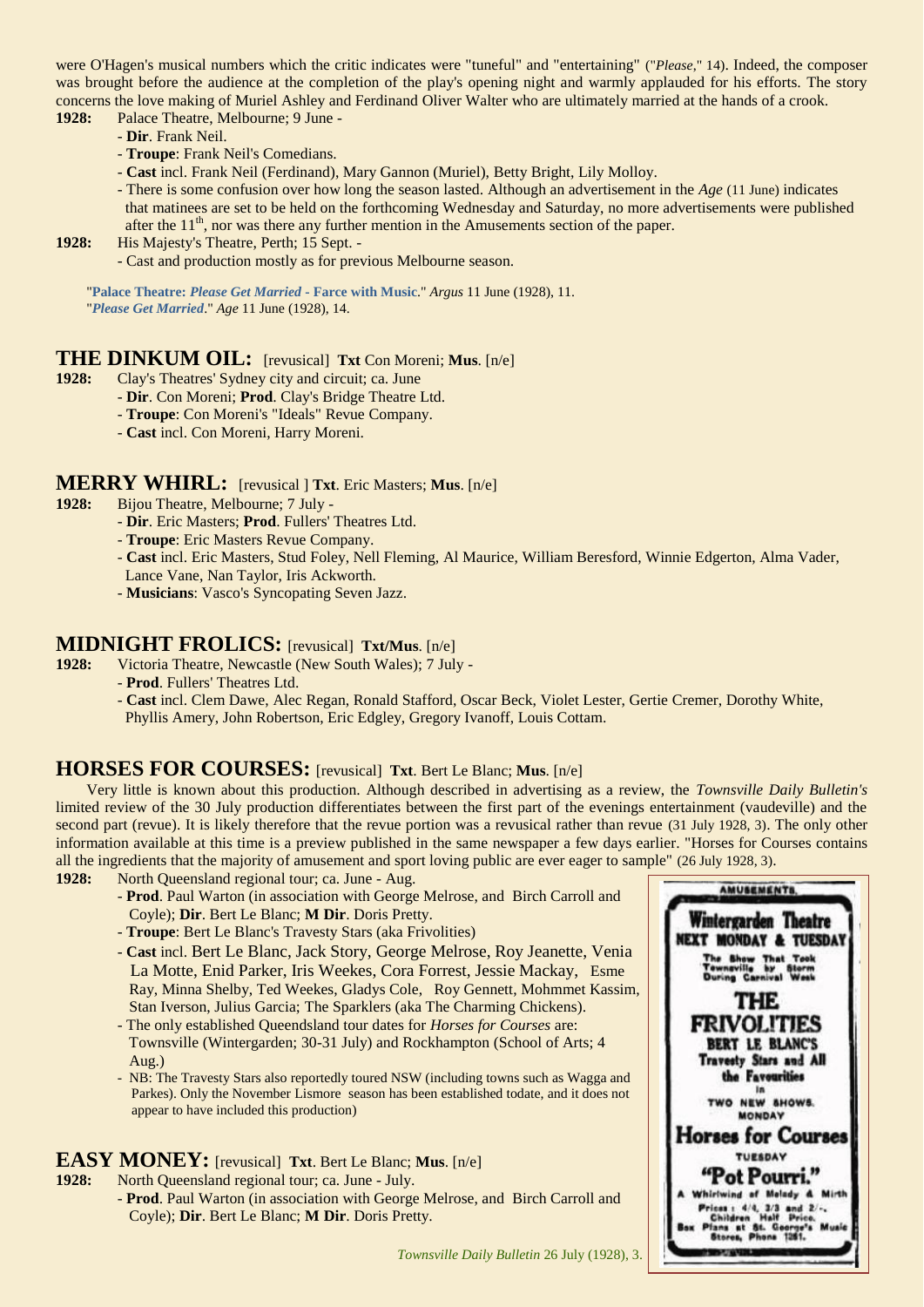- **Troupe**: Bert Le Blanc's Travesty Stars (aka Frivolities)
- **Cast** incl. Bert Le Blanc, Jack Story, George Melrose, Roy Jeanette, Venia La Motte, Enid Parker, Iris Weekes, Cora Forrest, Jessie Mackay. Winnie Knight; Jessie Mackay, Esme Ray, Minna Shelby, Ted Weekes, Gladys Cole, Roy Gennett, Mohmmet Kassim, Stan Iverson, Julius Garcia; The Sparklers (aka The Charming Chickens).
- Known production dates are: Rockhampton (School of Arts; 26 June-) Townsville (Olympia Theatre; 11 July-) Cairns (Hibernian Hall; 24 July).
- NB: The Travesty Stars also reportedly toured NewSouth Wales (including towns such as Wagga and Parkes). Only the November Lismore season has been established todate, and it does not appear to have included this production).

# **IKE'S VACATION:** [revusical] **Txt**. Charles Delavale; **Mus**. [n/e]

"An hilarious hour with Ike during a vacation at Tweed Heads. Full of inimitable fooling and amusing situations" (*Brisbane Courier* 26 May 1928, 2). The *Sunday Mait* critic writes of the storyline:

A considerate wife has permitted her husband to have a holiday and he decides on taking a pal. The mountains are the supposed locale, but the seaside hears the call. The husband and pal find the companionship of the other sex very enjoyable, and the holiday over, the two return to the one home to talk over the joys they have shared. The wife hears the story of big game hunting in the mountains for the holiday makers prefer to keep to the original track, even though it be through thickets of falsehoods ("Empire: Songs," 13).

- **1928:** Empire Theatre, Brisbane; 26 May 1 June
	- **Dir**. Charles Delavale; **Prod**. Fullers' Theatres Ltd; **Chor**. Elvie Stagpoole.
	- **Troupe**: Ike Delavale's Laughing Comedy Revue Company.
	- **Cast** incl. Charles Delavale (Ike), Reg Hawthorne, Elvie Stagpoole, Tommy Dale, Freda Spry, Bert Dudley, Evelyn Dudley, Mona Thomas, Neva Carr-Glynn, Charlie Megan; and the Tango Six Ballet.
- **1928:** Bijou Theatre, Melbourne; 28 July 3 Aug.
	- **Dir**. Charles Delavale; **Prod**. Fullers' Theatres Ltd; **Chor**. Elvie Stagpoole.
	- **Troupe**: Ike Delavale's Laughing Comedy Revue Company.
	- **Cast** incl. Charles Delavale (Ike), Reg Hawthorne, Elvie Stagpoole, Tommy Dale, Freda Spry, Lulla Fanning, Mona Thomas, Arline Patterson, Robert Roberts, Charlie Megan; and the Tango Six Ballet.
- **1928:** Fullers' Theatre, Sydney; 3-9 Nov.
	- **Dir**. Charles Delavale; **Prod**. Fullers' Theatres Ltd; **Chor**. Elvie Stagpoole.
	- **Troupe**: Ike Delavale's Revue Company.
	- **Cast** incl. Charles Delavale (Ike), Freda Spry (Ike's wife), Charlie Megan (Horrie Dinkelspiel), Reg Hawthorne (Deacon Jones), Elvie Stagpoole, Tommy Dale, Mona Thomas, Bert Dudley, Lulla Fanning, Evelyn Dudley (an actress, and the cause of Ike's troubles); and the Tango Six Ballet.
	- NB: Reg Hawthorne, Tommy Dale and Mona Thomas (all members of Jim Gerald's Revue Company) were temporarily with Delavale while Gerald was travelling overseas.

"**[Empire Theatre](http://trove.nla.gov.au/newspaper/article/21291245)**." *Brisbane Courier* 28 May (1928), 18.

"**[Empire Theatre](http://trove.nla.gov.au/newspaper/article/178949072)**." *Daily Standard* (Brisbane) 28 May (1928), 10.

"**[Empire Theatre](http://trove.nla.gov.au/newspaper/article/179722616)**." *Telegraph* (Brisbane) 28 May (1928), 16.

"**[Empire Theatre: Songs and Sketches -](http://trove.nla.gov.au/newspaper/article/100132265)** *Ike's Vacation*." *Sunday Mail* (Brisbane) 27 May (1928), 13.

"*Ike's Vacation***[: Revue at Fullers](http://trove.nla.gov.au/newspaper/article/223241440)**." *Sun* (Sydney) 4Nov. (1928), 6.

### **SPECIAL MIXTURES:** [revue] **Txt**. Charles Delavale; **Mus**. [n/e]

The title given to the Ike Delavale company's farewell performances, *Special Mixtures* was essentially a "by request" revue, featuring popular pieces from the revusicals and vaudeville entertainments staged during the present season.

- **1928:** Empire Theatre, Brisbane; 7-10 July
	- **Dir**. Charles Delavale; **Prod**. Fullers' Theatres Ltd; **Chor**. Elvie Stagpoole.
	- **Troupe**: Ike Delavale's Laughing Comedy Revue Company.
	- **Cast** incl. Charles Delavale (Ike), Reg Hawthorne, Elvie Stagpoole, Tommy Dale, Freda Spry, Bert Dudley, Evelyn Dudley, Mona Thomas, Neva Carr-Glynn, Charlie Megan; and the Tango Six Ballet.
	- NB: Reg Hawthorne, Tommy Dale and Mona Thomas (all members of Jim Gerald's Revue Company) were temporarily with Delavale while Gerald was travelling overseas.



#### **THE COUNTRY BOY:** [revusical] **Txt**. F. Gayle Wyer; **Mus**. [n/e]

The action revolves around the adventures of a country boy who, after a period of extravagance and penury, comes into a fortune.

- **1928**: Majestic Theatre, Sydney; 4-10 Aug.
	- **Dir**. F. Gayle Wyer; **Prod**. Fullers' Theatres Ltd.
	- Troupe: F. Gayle Wyer's Band Box Revue Co.
	- **Cast** incl. F. Gayle Wyer, Charles Noman (Bertie Bronson), Harry Gould (Dad), Loris Bingham (Mum), Elsa Scott (Sally, their daughter), Daisy Yates, Dorothy Rudder.

**F. Gayle Wyer** *Everyone's* 15 Dec. (1926), 30.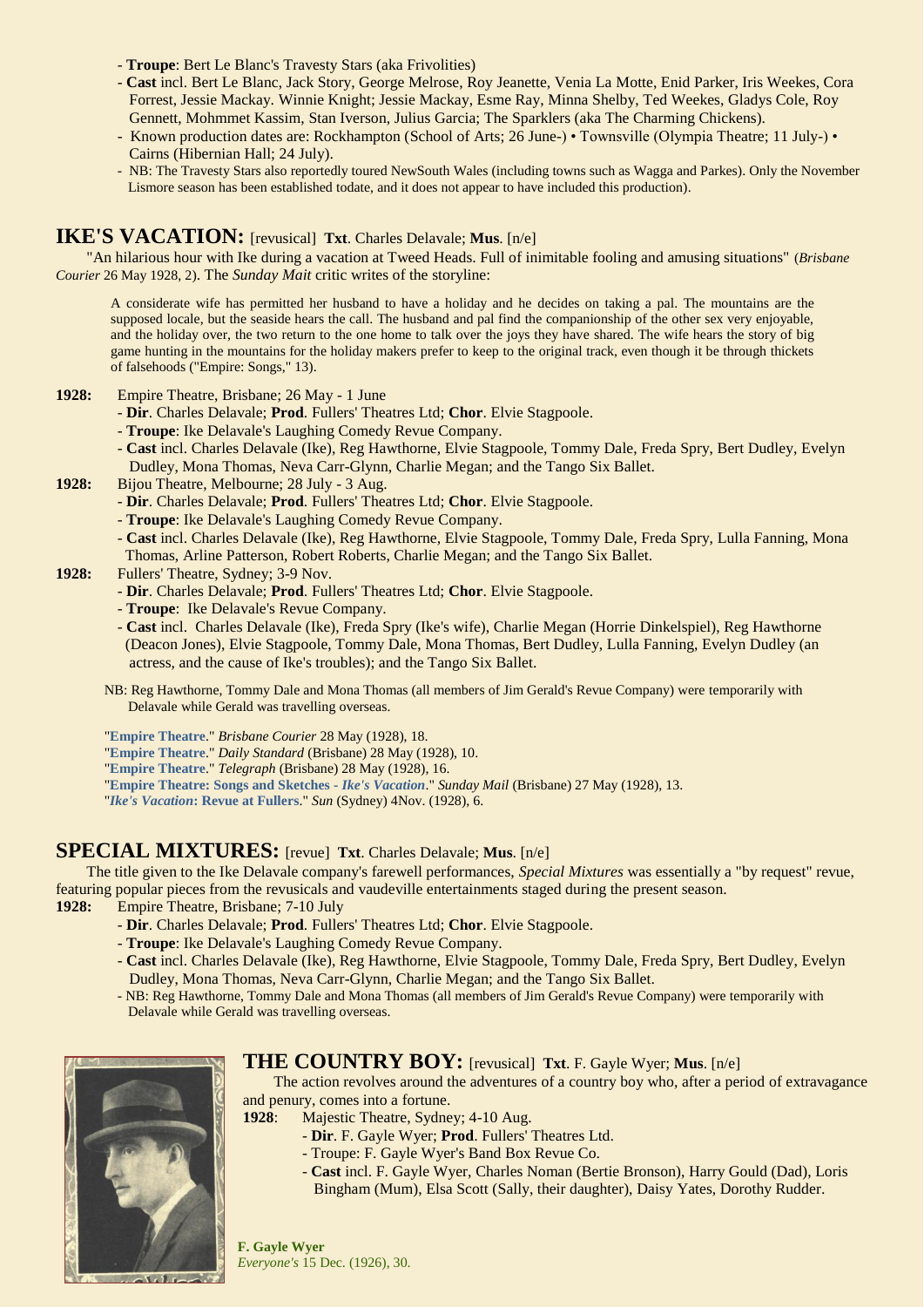**1928:** Fullers Theatre, Sydney; 18-24 Aug.

- Cast and production mostly as for previous Majestic Theatre season.

**["Majestic Theatre, Newtown.](http://trove.nla.gov.au/ndp/del/article/16484480)"** *Sydney Morning Herald* 6 Aug. (1928), 8.

# **MIXED FATHERS:** [revusical] **Txt**. Charles Delavale; Mus. [n/e] 1928: Bijou Theatre. Melbourne: 18-24 Aug.

**1928:** Bijou Theatre, Melbourne; 18-24 Aug.

- **Dir**. Charles Delavale; **Prod**. Fullers' Theatres Ltd.
- **Troupe**: Ike Delavale's Laughing Comedy Revue Company.
- **Cast** incl. Charles Delavale (Ike), Reg Hawthorne, Elvie Stagpoole, Tommy Dale, Freda Spry, Lulla Fanning, Mona Thomas, Arline Patterson, Robert Roberts, Charlie Megan, Jack Settle (specialty act); and the Tango Six Ballet. - NB: Reg Hawthorne, Tommy Dale and Mona Thomas (all members of Jim Gerald's Revue Company) were temporarily with
- Delavale while Gerald was travelling overseas.

### **A HAREM MIX-UP:** [revusical] **Txt**. Charles Delavale; **Mus**. [n/e]

"Ike Delavale, as Ike Cohen, gets into more difficulties than any person in Melbourne, and the comedy created by his efforts to extricate himself would compel laughter from a Silent Cop. *A Harem Mix-Up* is a comedy revue that cannot fail to please. The whole produced by Ike Delavale" (*Age* 25 Aug. 1928, 32). The *Sunday Mail* (Brisbane) provides a little more background in 1928:

Two sailors of the English type - or they could be Australian for that matter - go escapading, and in some mysterious way find entrance to the Rajah's harem. Their appearance within the seclusive domain is more an apparition than an actuality to the ladies at the outset, but sailors have the happy knack of knowing others pretty quickly, and the apparition soon materialises in correct form and nature. It is during the transition that the fun commences, and once started does not drag, although as commenced it is only in spasms ("Empire Theatre," 13).

The 1928 Empire Theatre season saw Ike Delavale play a sailor from the Brisbane suburb of Pinkenba. Charlie Mgean's "Sailor Horry," described his occupation as a deckhand on a submarine ("Empire Theatre," 16).

#### **1928:** Empire Theatre, Brisbane; 23-29 June

- **Dir**. Charles Delavale; **Prod**. Fullers' Theatres Ltd; **Chor**. Elvie Stagpoole.
- **Troupe**: Ike Delavale's Laughing Comedy Revue Company.
- **Cast** incl. Charles Delavale (Ike), Reg Hawthorne, Elvie Stagpoole, Tommy Dale, Freda Spry, Bert Dudley, Evelyn Dudley, Mona Thomas, Neva Carr-Glynn, Charlie Megan; and the Tango Six Ballet.
- **1928:** Bijou Theatre, Melbourne; 25-31 Aug.
	- **Dir**. Charles Delavale; **Prod**. Fullers' Theatres Ltd; **Chor**. Elvie Stagpoole.
	- **Troupe**: Ike Delavale's Laughing Comedy Revue Company.
	- **Cast** incl. Charles Delavale (Ike), Reg Hawthorne, Elvie Stagpoole, Tommy Dale, Freda Spry, Lulla Fanning, Mona Thomas, Arline Patterson, Robert Roberts, Charlie Megan, and the Tango Six Ballet.

NB: Reg Hawthorne, Tommy Dale and Mona Thomas (all members of Jim Gerald's Revue Company) were temporarily with Delavale while Gerald was travelling overseas.

*Age* 25 Aug. 1928, 32. **[Advert](http://trove.nla.gov.au/newspaper/page/18867874)**.

"**[Empire Theatre](http://trove.nla.gov.au/newspaper/article/21300198)**." *Brisbane Courier* 25 June (1928), 16.

"**Empire Theatre:** *A Harem Mix-Up* **- [Scenes and Singing](http://trove.nla.gov.au/newspaper/article/100132840)**." *Sunday Mail* (Brisbane) 24 June (1928), 13.

#### **THE BELL BOY:** aka THE BELL HOP [revusical] **Txt**. Charles Delavale; **Mus**. [n/e]

Advertising for the 1928 Melbourne season announces "Can you imagine Ike as a Bell Boy? Old Man trouble is certainly with the guests when Ike gives them his attention" (*Age* 1 Sept. 1928, 26). For the Brisbane season the Fullers' publicty notes: "Ike Delavale, The Master of Burlesque, and his Revue Co [present] *The Bell Boy*. Making life miserable for all the guests in the hotel, Ike Delavale shows how in a riot of laughter" (*Daily Standard* 9 June 1928, 2).

In relation to the narrative, the *Sunday Mail* records:

 When a Jew and an Irishman become partners in a hotel naturally it would be expected that managerial ideas should become at times conflicting. The situations that are evolved in the new piece, *The Bell Hop* (or the bell boy), are so many and often so ludicrous that patrons if not laughing heartily are soberly following out the schemes the proprietors have for popularising the hostelry. The nationalities clash often but a common understanding is reached in time. The array of guests provides proof of the object having been achieved.

A wallet containing  $\pounds 1000$  is picked up in the hotel and ownership is claimed by the Jewish partner. A new aspect with fine comedy touches is introduced and in this Ike Delavale as Ike Cohen, one of the proprietors, works out many clever clever quips. Eventually it is found that the 'money' is counterfeit ("Empire Theatre: *The Bell Hop*," 13").

**1928:** Empire Theatre, Brisbane; 9-15 June

- **Dir**. Charles Delavale; **Prod**. Fullers' Theatres Ltd; **Chor**. Elvie Stagpoole.
- **Troupe**: Ike Delavale's Laughing Comedy Revue Company.
- **Cast** incl. Charles Delavale (Ike), Reg Hawthorne, Elvie Stagpoole, Tommy Dale, Freda Spry, Bert Dudley, Evelyn Dudley, Mona Thomas, Neva Carr-Glynn, Charlie Megan; and the Tango Six Ballet.
- **1928:** Bijou Theatre, Melbourne; 1-7 Sept.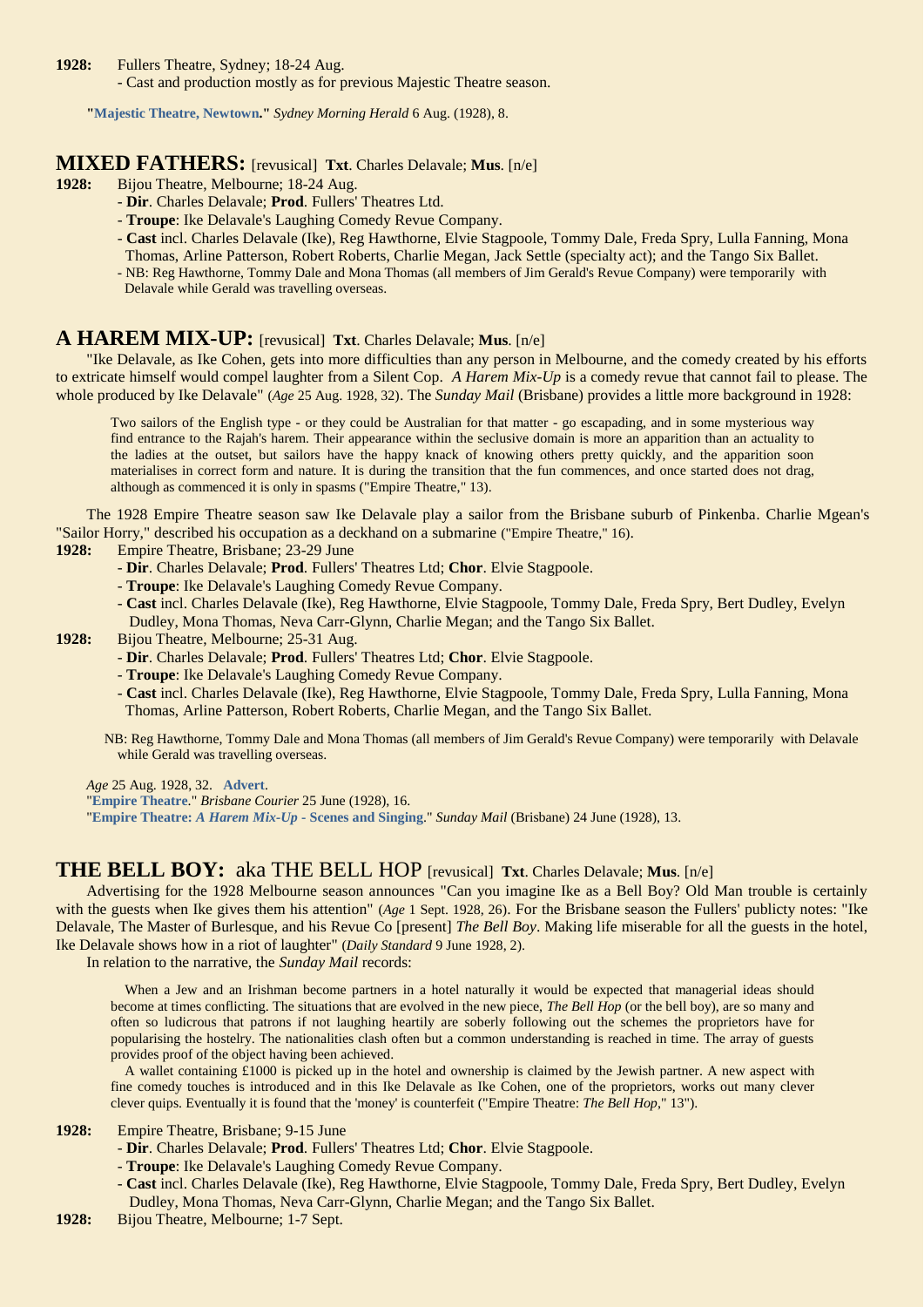- **Dir**. Charles Delavale; **Prod**. Fullers' Theatres Ltd; **Chor**. Elvie Stagpoole.
- **Troupe**: Ike Delavale's Laughing Comedy Revue Company.
- **Cast** incl. Charles Delavale (Ike), Reg Hawthorne, Elvie Stagpoole, Tommy Dale, Freda Spry, Lulla Fanning, Mona Thomas, Arline Patterson, Robert Roberts, Charlie Megan, and the Tango Six Ballet.
- *The Bell Boy* was the final production in Charles Delavale's 1928 Bijou Theatre season.
- **1928:** Fullers' Theatre, Sydney; 10-16 Nov.
	- **Dir**. Charles Delavale; **Prod**. Fullers' Theatres Ltd; **Chor**. Elvie Stagpoole
	- **Troupe**: Ike Delavale's Revue Company.
	- **Cast** incl. Charles Delavale (Ike Cohen), Charlie Megan (Percy Prune), Reg Hawthorne (Pat Flanagan), Elvie Stagpoole, Tommy Dale (Mr Cheetem, hotel manager), Freda Spry, Mona Thomas, Bert Dudley, Lulla Fanning, Evelyn Dudley; and the Tango Six Ballet.
	- *The Bell Boy* was the final production in Charles Delavale's 1928 Fullers' Theatre season.

**1929:** Luxor Theatre, Perth; 15-21 June

- **Dir**. Charles Delavale; **Prod**. C.G. Killick and F.W. Wilson (Luxor Entertainments Ltd); **M Dir**. Winifred Walker; **Chor**. Elvie Stagpoole; **S Art**. Ted Taylor; **Cost**. Madame Grigo.
- **Troupe**: Ike Delavale's Whizz-Bangs.
- **Cast** incl. Ike Delavale (Ike Cohen), Morrie Barling, Bob Raymond, Alex McKinnon, Colleen Hope, Freda Spry, Elsie Hosking, Doris O'Shea, Elvie Stagpoole; and the Whizz-Bang Eight.
- The following week's program (22-28 June) was an all-vaudeville bill.
- NB: Reg Hawthorne, Tommy Dale and Mona Thomas (all members of Jim Gerald's Revue Company) were temporarily with Delavale while Gerald was travelling overseas.

*Age* 1 Sept. (1928), 26. **[Advert](http://trove.nla.gov.au/newspaper/page/18867986)**.

"*Bell Boy***[: Revue at Fullers,](http://trove.nla.gov.au/newspaper/article/223245946)** *The*." *Sun* (Sydney) 12 Nov. (1928), 7.

- "**[Empire Theatre, The](http://trove.nla.gov.au/newspaper/article/21295483)**." *Brisbane Courier* 11 June (1928), 9.
- "**[Empire Theatre, The](http://trove.nla.gov.au/newspaper/article/178671844)**." *Telegraph* (Brisbane) 11 June (1928), 16.

"**Empire Theatre:** *The Bell Hop* **- [Pleasing Programme](http://trove.nla.gov.au/newspaper/article/100128028)**." *Sunday Mail* (Brisbane) 10 June (1928), 13.

#### **MARRIED BLISS-TERS:** [revusical] **Txt**. George Wallace; **Mus**. [n/e]

**1928:** Bijou Theatre, Melbourne; 10-14 Sept.

- **Dir**. George Wallace; **Prod**. Fullers' Theatres Ltd.
- **Troupe**: George Wallace Revue Company.
- **Cast** incl. George Wallace, Marshall Crosby, Marie Nyman, Maida Jones, Ada Scaddan, Frank Haining, Tom Lincoln, Jack Scott, Two Dalys; and the Six Rascals.
- **Musicians**: Five Flaming Youths.
- NB: The alternative spelling of Ada Scaddan's surname is Scadden (or also Scaddon).

"**Bijou - [George Wallace Today](http://trove.nla.gov.au/ndp/del/article/3955841)**." *Argus* 10 Sept. (1928), 10.

"**[Bijou Theatre: George Wallace Revue Company](http://trove.nla.gov.au/ndp/del/page/18868134)**." *Age* 11 Sept. (1928), 11.

BLJOU **BIJOU THEATRE. THEATRE.** Direction ...... .. Fullers' Theatres Ltd. TWO PERFORMANCES DAILY. MATINEES, 2.30; NIGHTS, at 8. LISTEN! ALL MELBOURNE IS WAITING FOR THIS. Great, Glorious Welcome News. **GEORGE WALLACE OPENS** With His Merry Band of Funnakers, Singers, and Drucers, And His First Rib-tickling Revue Will be-"MARRIED BLISS-TERS." "MARRIED BLISS-TERS." A-Laugh-a-Minute Show. Girls, Giggles, and Galety, Spatkling With Efferencent Wit. GEORGE WALLACE - AUSTRALIA'S COMEDY KING.<br>GEORGE WALLACE - AUSTRALIA'S COMEDY KING. With Marie Syman, Midd Jones, Ada Seadden, Marshall Croeby, Frank Halning, Tom Lincoln, Jack White, Two Dalys, The Six Rascals, and the Five Flaming Youths. MAKE A VISIT TO THE BIJOU A WEEKLY EVENT, AND LAUGH AT THE ANTICS OF GEORGE WALLACE, THE MASTER MIRTH-MAKER. AN ADDED ATTRACTION-HAL. BAKER, THE DANCING GENIUS.<br>AN ADDED ATTRACTION-HAL. BAKER, THE DANCING GENIUS. Late of the "Good News" Company The Winner of the GEORGE WALLACE COMPETITION Will Be Announced at To-night's Performance. *Argus* 10 Sept. (1928), 18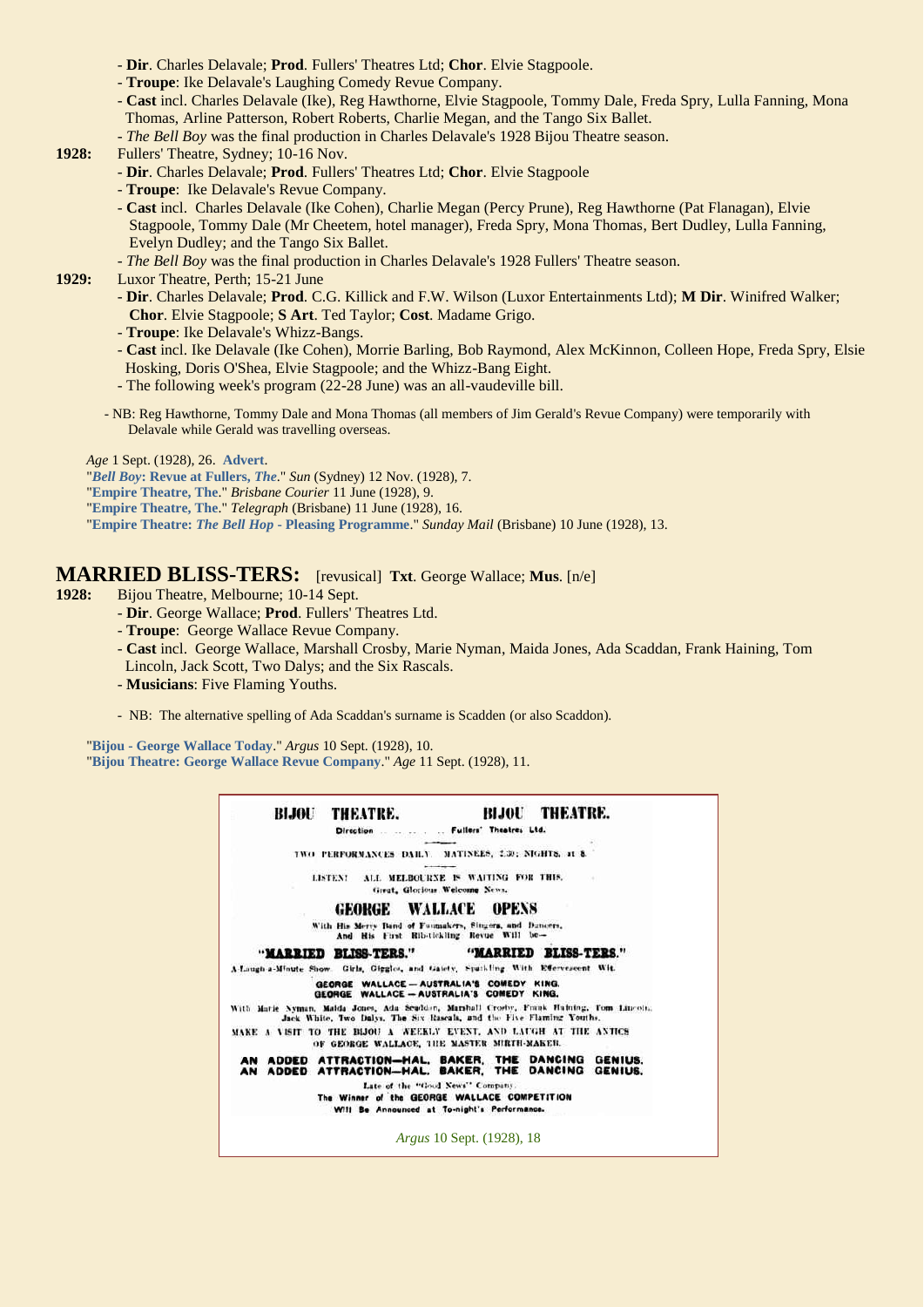### **MY PAL GINGER:** [musical comedy] **Txt**. George Sorlie; **Mus**. [n/e]

Described as "a new Australian play" (12 Sept. 1928, 45), and "Australian in sentiment" (19 Sept. 1928, 45) in *Everyone's*, the *Sydney Morning Herald* similarly notes that this "new Australian comedy… [is] Aussie through and through" (21 Sept. 1928, 2), and a "hilarious Australian comedy of sunshine and laughter" (28 Sept. 1928, 3). The *Herald* also provides some insight into the book:

It is a very plain story about a misunderstood hero, with a square jaw, sad blue eyes, and the other characters are those familiar in melodrama. In short, *My Pal Ginger* is the old story in which the hero, after suffering silently the suspicion that he is leading a life of deceptlon, finds his reputation restored at the eleventh hour. The drama has the additional attraction of being about Australia. Mr. George Sorlie played as the hero's pal, Ginger, who, though he has spout most of his life in prison, has a heart of gold ("*My Pal*," 7).

In relation to the lead character, the *Sun* (Sydney) describes Sorlie's portrayal as "something new to this type of play. He was a little of Ginger Mick with much more polish about him - a Don Quixote of Surry Hills, a Robin Hood of the streets, who finds himself suddenly in the bush ("*My Pal*," 6).

The production, which opened George Sorlie's season at the Grand Opera House in September 1928, is said to have also featured the latest song numbers and introduced many novelties (*Everyone's* 19 Sept. 1928, 45). Among the songs were "Broken Hearted," "Blue Heaven," and "Magnolia" (all sung by George Sorlie).

- **1928:** Grand Opera House, Sydney; 22 Sept. 2 Nov.
	- **Dir**. George Sorlie; **Prod/Lse**. William Russell.
	- **Cast** incl. George Sorlie (Ginger), Brian Ewart, Rita Aslin, Mollie Nailon, Maudie Stewart, Gracie Dorran, Mr Stewart.
- **1929:** George Sorlie's Queensland regional tour; ca. May July

"*[My Pal Ginger](http://trove.nla.gov.au/ndp/del/page/1199476)*." *Sydney Morning Herald* 24 Sept. (1928), 7.

"*My Pal Ginger* **[and the Dinkum Oil: George Sorlie's Success](http://nla.gov.au/nla.news-article224687370)**." *Sun* (Sydney) 23 Sept. (1928), 6.

#### **THE COMMERCIAL TRAVELLER:** [revusical] **Txt**. F. Gayle Wyer; **Mus**. [n/e]

- **1928:** Fullers Theatre, Sydney; 2-8 Oct.
	- **Dir**. F. Gayle Wyer; **Prod**. Fullers' Theatres Ltd.
	- **Troupe**: F. Gayle Wyer's Band Box Revue Co.
	- **Cast** incl. F. Gayle Wyer, Charles Noman, Harry Gould, Loris Bingham, Elsa Scott, Daisy Yates, Dorothy Rudder.
	- Final show of the Sydney season.



*Sydney Morning Herald* 2 Oct. (1928), 2.

### **A GIRL FOR A BOY:** [revusical] **Txt**/**Mus**. [n/e]

**1928:** Clay's Theatres' Sydney city and suburban circuit; ca. Oct. - **Dir**. D. B. O'Connor; **Prod**. Clay's Bridge Theatres Ltd

#### **BALD HEADS:** [revusical] **Txt**. George Wallace; **Mus**. [n/e]

George Wallace played the role of a wizard in this revusical about a gang of criminals, the Baldheads, who make a practice of visiting private entertainments and holding up the guests. Much of the action is said to have taken "place on the roof of the rose garden of the Free and Easy Club, where revolver shooting, dancing, singing and comic situations kept the large audience in a constant simmer of laughter" ("Tivoli Theatre," 12).

**1928:** Bijou Theatre, Melbourne; 24-30 Nov.

- **Dir**. George Wallace; **Prod**. Fullers' Theatres Ltd.
- **Troupe**: George Wallace Revue Company.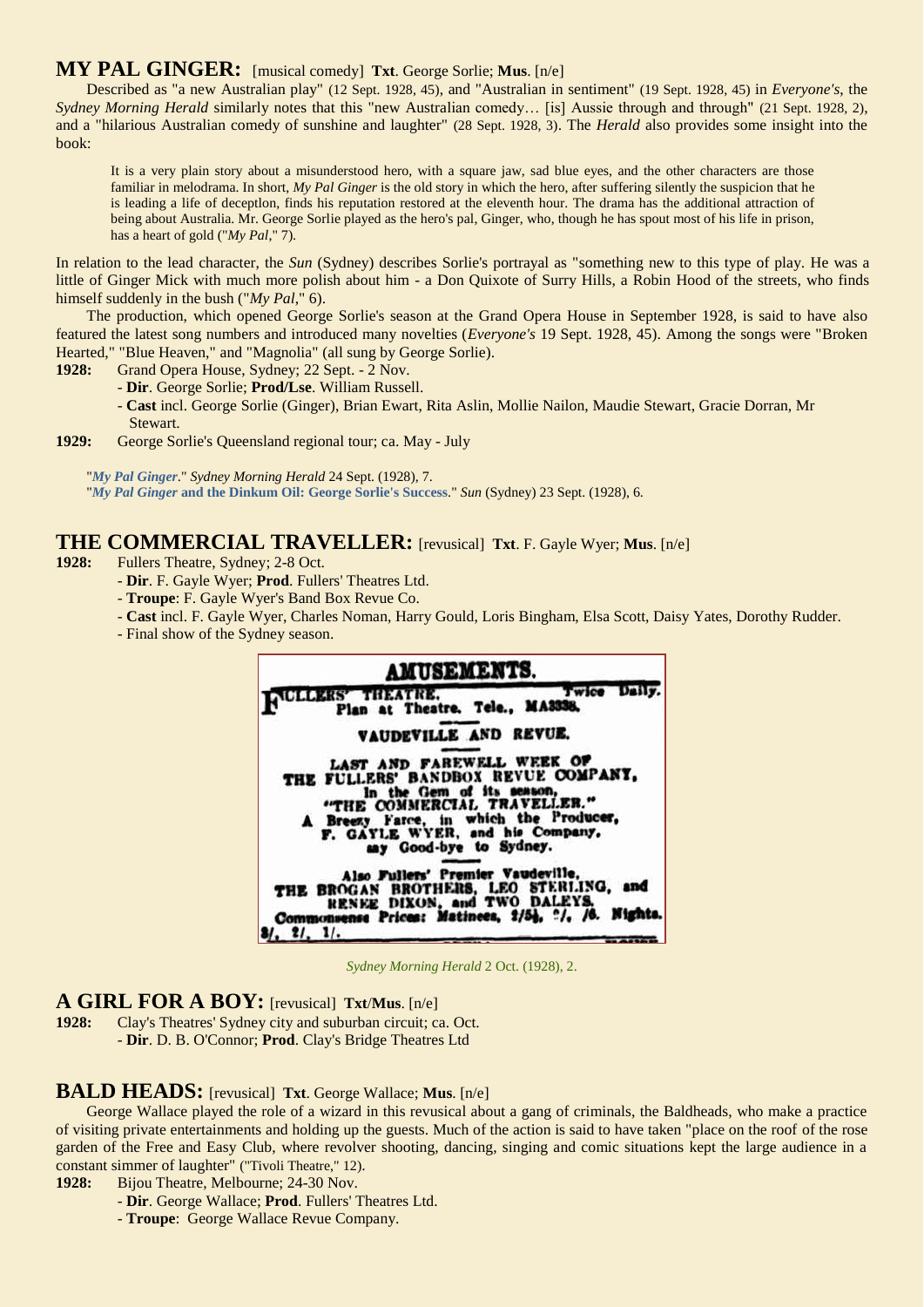- **Cast** incl. George Wallace, Marshall Crosby, Marie Nyman, Maida Jones, Ada Scaddan, Frank Haining, Tom Lincoln, Jack Scott; and the Six Rascals.
- **Musicians**: Five Flaming Youths.
- *Bald Heads* was advertised as being "presented for the first time on any stage" (*Age* 24 Nov. 1928, 32).
- **1930:** Tivoli Theatre, Melbourne; 22-28 Mar.
	- **Dir**. George Wallace; **Prod**. Tivoli Celebrity Vaudeville Pty Ltd; **Chor**. Maurice Diamond.
	- **Troupe**: George Wallace Revue Company.
	- **Cast** incl. George Wallace, Marshall Crosby, Keith Connelly, Bert Dudley, Tup Dudley, Jim Romaine, Irene Shamrock, Bebe Scott, Leonard Rich, John V. Dobbie, Jack Grant; and the Eight Rascals.
	- **Musicians**: Five Flaming Youths Jazz Band.

- NB: The alternative spelling of Ada Scaddan's surname is Scadden (or also Scaddon).

"**[Bijou Theatre](http://trove.nla.gov.au/ndp/del/page/18869419)**." *Age* 26 Nov. (1928), 10. "**[Tivoli Theatre](http://trove.nla.gov.au/ndp/del/page/18959355)**." *Age* 24 Mar. (1930), 12.

#### **PUSS IN BOOTS:** [revusical] **Lib/Mus**. Harold Middleton; **Mus**. [n/e]

*Puss in Boots* was produced by the Sandgate community as a means of raising funds for the local Church of England parish. **1928:** Sandgate Town Hall, Brisbane; 7 Dec. -

- **M Dir**. Harry Evans.
- **Cast** incl. Frank Coaldrake, Garth Dinsdale, William Dews, Stewart Howitt, Ethel Bean, Florence Bassett, Gwen Taylor, P. B.M. Middleton, George Dann, Gordon Amos, Harold Middleton, Reg Swartz.
- The production reportedly comprised more than 60 performers.
- George Dann is best known as the playwright George Landen Dann.

#### **MONEY TO BURN:** [revusical] **Txt**. Nat Phillips; **Mus**. [n/e]

# FHC, n. yr. [manuscript - Nat Phillips Collection, UQFL9, Box 2]

*Money to Burn* is described in an *Age* review as a "musical comedy revuette" ("Bijou Theatre," 12). Phillips again plays his alter ego "Stiffy."

The Nat Phillips Collection manuscript also includes the characters: 'Erb, Pacy, Pom, Girls and Mrs Rock.

- **1928:** Bijou Theatre, Melbourne; 10-16 Dec.
	- **Dir**. Nat Phillips; **Prod**. Fullers' Theatres Ltd; **M Dir**. Tiny Douglas.
	- **Troupe**: Nat Phillips' Whirligigs.
	- **Cast** incl. Nat Phillips (Stiffy), Jack Kellaway ('Erb), Daisy Merritt, Al Mack Jack Scott, Tom Collins, Dan M.
	- Dunbar, Kitty Stewart, Winnie Edgerton, Grace Savieri, and the Radio Six.
	- **Musicians**: Tiny's Varsity Boys.
	- This was the opening production of the 1928 Melbourne season.
	- The company's repertoire at this timer comprised mostly new productions, along with at revivals of several Stiffy and Mo/Stiffy and 'Erb revusicals, including *At the Hunt* (aka Huntsmen), *The Mustrad Pot* and *Harem Scarem* (aka *The Porters* and *In a Harem*).

NB: Jack Kellaway's surname is often spelled Kelleway in reviews and advertising.

"**[Bijou Theatre](http://trove.nla.gov.au/ndp/del/page/18869785)**." *Age* 17 Dec. (1928), 12. "**Bijou - [Nat Phillips Revue Co](http://trove.nla.gov.au/ndp/del/page/466815)**." *Argus* 11 Dec. (1928), 9.

## **HOITY TOITY** [revusical] **Txt**. Charles Delavale; **Mus**. [n/e]

- **1928:** Masonic Hall, Bathurst (New South Wales); 10 Dec.
	- **Dir**. Charles Delavale;
	- **Cast** incl. Ike Delavale.
	- Produced in association with Fullers' Theatres. It is presently unclear whether Delavale took his own company to Bathurst or whether he utilised members of the K-Nuts company (which also featured in the programme).

#### **THE CABARET:** [revusical] **Txt**. Nat Phillips; **Mus**. [n/e]

- **1928:** Bijou Theatre, Melbourne; 17-23 Dec.
	- **Dir**. Nat Phillips; **Prod**. Fullers' Theatres Ltd; **M Dir**. Tiny Douglas.
	- **Troupe**: Nat Phillips' Whirligigs.
	- **Cast** incl. Nat Phillips (Stiffy, Jack Kellaway ('Erb), Daisy Merritt, Al Mack, Jack Scott, Tom Collins, Dan M.
	- Dunbar, Kitty Stewart, Winnie Edgerton, Grace Savieri, and the Radio Six.
	- **Musicians**: Tiny's Varsity Boys.

NB: Jack Kellaway's surname is often spelled Kelleway in reviews and advertising.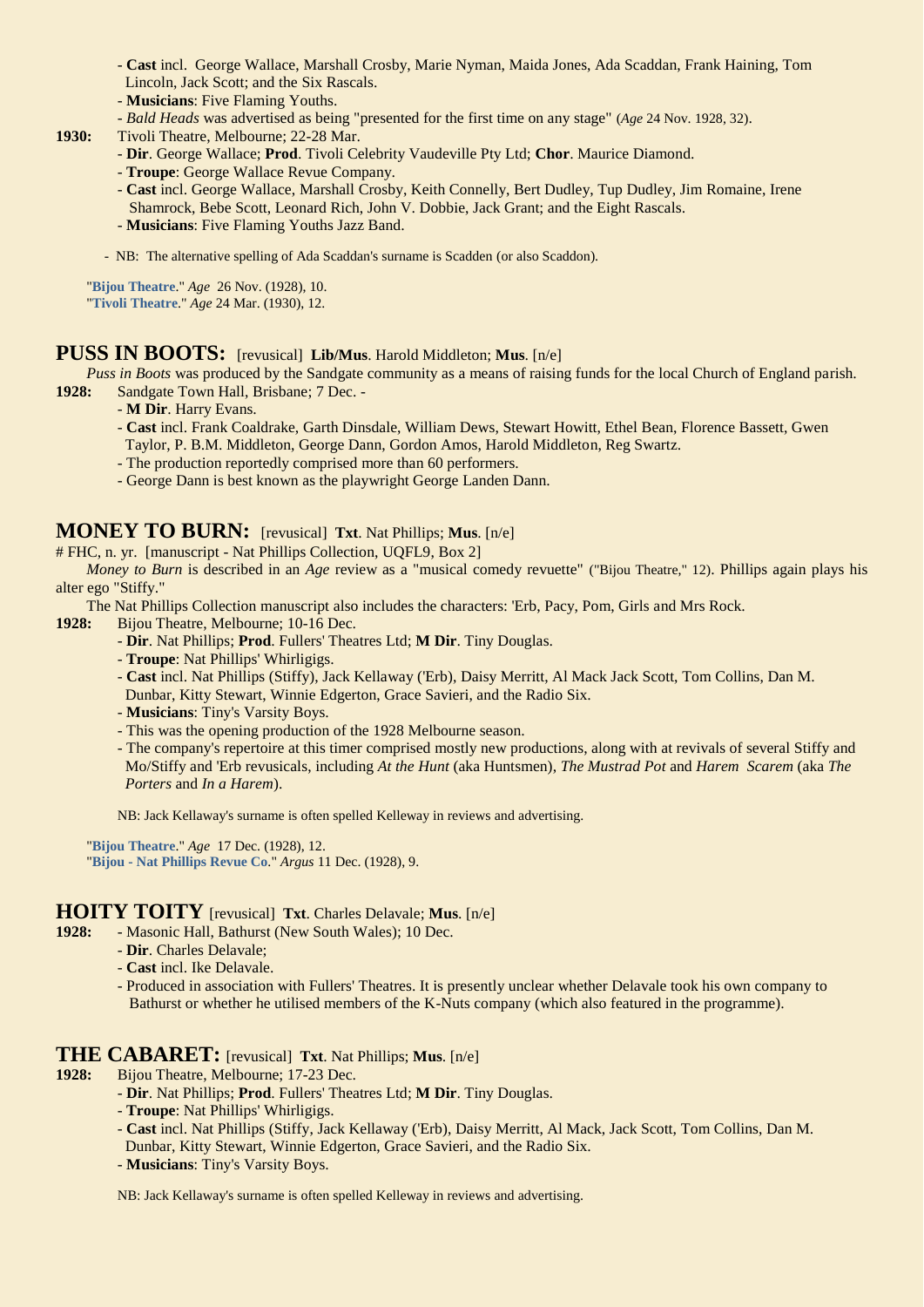# **LITTLE RED RIDING HOOD:** [pantomime] **Lib**. Frank Neil; **Mus**. [n/e]

"The exigencies of modern revue have so transformed the immortal characters of the nursery that they are almost unrecognisable. The story of *Little Red Riding Hood* has undergone this treatment. Therefore, at the Empire Theatre it is produced not so much in the spirit of pantomime as in that of revue. Red Riding Hood, witnessing this version of her adventures would have been bewildered. The little girl with the scarlet cloak and hood would never have recognised herself. After leaving the enchanted wood, according to Mr Frank Neil's players, Red Riding Hood, for no ostensible reason, was wicked off to sea. After being shipwrecked, an experience which gave the dame still another opportunity to change her gown, the dainty little heroine next appeared on a treasure island, where Hawaiian maids and ukuleles abounded, in search of a golden key. And then strangest of all, Mr Neil married her to Boy Blue" ("Empire," 3).

- **1928:** Empire Theatre, Sydney; 26 Dec. 1928 2 Feb. 1929
	- **Dir/Prod**. Frank Neil.
	- **Troupe**: Frank Neil's Comedians.
	- **Cast** incl. Jefferson Taite, Mattie Jansen, Doris Tindall, Gwen Matthews, Bert Desmond, Amy Rochelle, Mary Gannon, Violet Elliott, Field Fisher, Girlie Deacon, Mildred Nelson, Violet Meldrum, Jessie Gilham, Gloria Millett, Mollie Mayne, Zena Fox, Sylvia Gammell, Violet Jagelman, Doreen Adair, Pat Sherringham, Phyllis Culbert, Valda Leach, Olga Christtensen, Pat Calwell, Jean Weston, plus various children and \ specialty acts (including Chrissie Royal's juvenile acrobats).

"**Empire:** *[Little Red Riding Hood](http://trove.nla.gov.au/ndp/del/page/1199337?)***, The**." *Sydney Morning Herald* 27 Dec. (1928), 3.

**Amy Rochelle** National Library of Australia

#### **BEAUTY AND THE BEAST:** [pantomime] **Lib**. Jack O'Donnell and Bert Ray; **Mus**. [n/e]

*Beauty and the Beast* begins in the traditional pantomime style, with the Demon and Fairy Queen voicing their claims over the destiny of the sleeping Beauty. The second scene, however, sees Fairy Prosperita's powers on the wane. Beauty has returned to the village of Puddlebridge, escorted by Prince Rupert of Kingswood, but things turn nasty shortly afterwards. Demon Malvino enters the palace of the Prince in a cloud of fire and brimstone and turns the noble Prince back into a monstrous beast. Beauty, Baron and Maggie Dooley, Johnny Smart, Trixie and former bailiffs turned servants of the Baron, Flip and Flop, must now battle the evil forces of Malvino in order to save the Prince from his former self.

Songs known to have been incorporated into the production were: "My Mommy and Moonbeams" (sung by Nellie Kolle) and "When the Sun Goes Down" (Rene Dixon).



**1928:** Palace Theatre, Melbourne; 26 Dec. 1928 - 1 Jan. 1929

- **Dir**. Jack O'Donnell and Bert Ray; **Prod**. Fullers Theatres Ltd; **S Art**. Rege Robins; **Chor**. Polly McLaren. - **Cast** incl. Nellie Kolle (Prince Rupert), Rene Dixon (Beauty), Ivy Davis (Prosperita), Jack Kearns (Baron Dooley), William Innes (Demon Malvino), Bert Ray (Dame Maggie Dooley), Bertha Beaumont (Johnny Smart), Hazel Nutt (Trixie), Vera Nicholson (Kitty), Lynn St Louis (Flip), Harry Taylor (Flop), Frank Karno (The Beast/Dog Tiny), Polly McLaren, Abdy's Performing Animals, the Ginger Megg's Trio, The Eight Acrobat Wonders, Leonora De Vere.